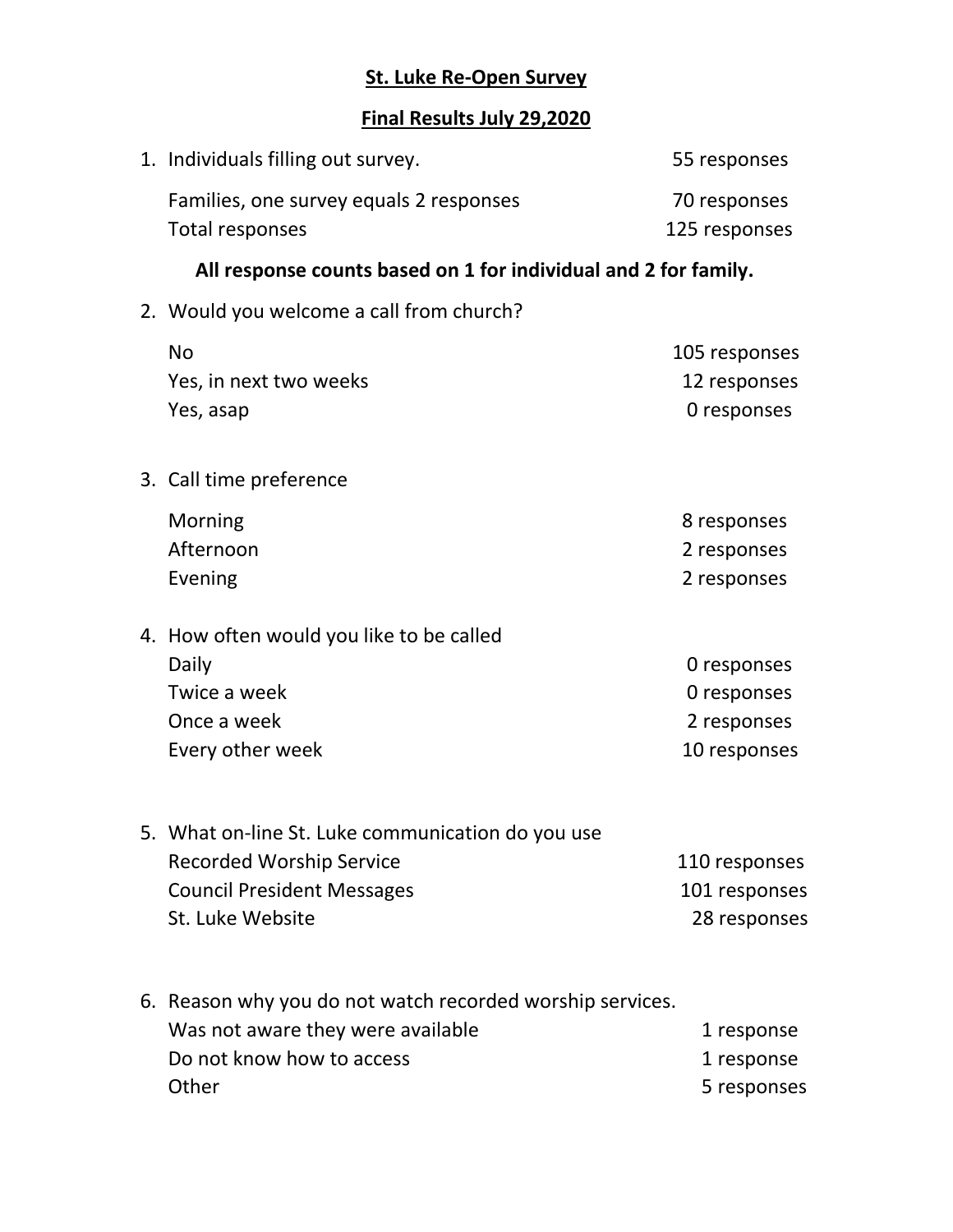- 7. As Government & ELCA ease restrictions, how do you feel about returning to worship service at St. Luke. Ready to return now and the set of the set of the set of the set of the set of the set of the set of the set o Will return at first opportunity but nervous 43 responses Not sure 36 responses
- 8. Once St. Luke has in-person services, what will you do Attend services **28 responses** Continue on-line worship 14 responses Alternate between two 24 responses NOT SURE 61 responses
- 9. What do you want to see happen before you return to live worship Local business 100% open 27 responses Local restaurants 100% open 20 responses Schools in session and the set of the set of the set of the set of the set of the set of the set of the set of the set of the set of the set of the set of the set of the set of the set of the set of the set of the set of t Covid 19 cases in Brunswick small 66 responses Most social distancing restrictions lifted 35 responses Tourist season over **1988** Tourist season over Vaccine available **47** responses None of above 19 responses Not Sure 18 responses
- 10. Would you attend service if more than one service is available in order to social distance all family units from each other. Yes 47 responses No 36 responses Not sure 41 responses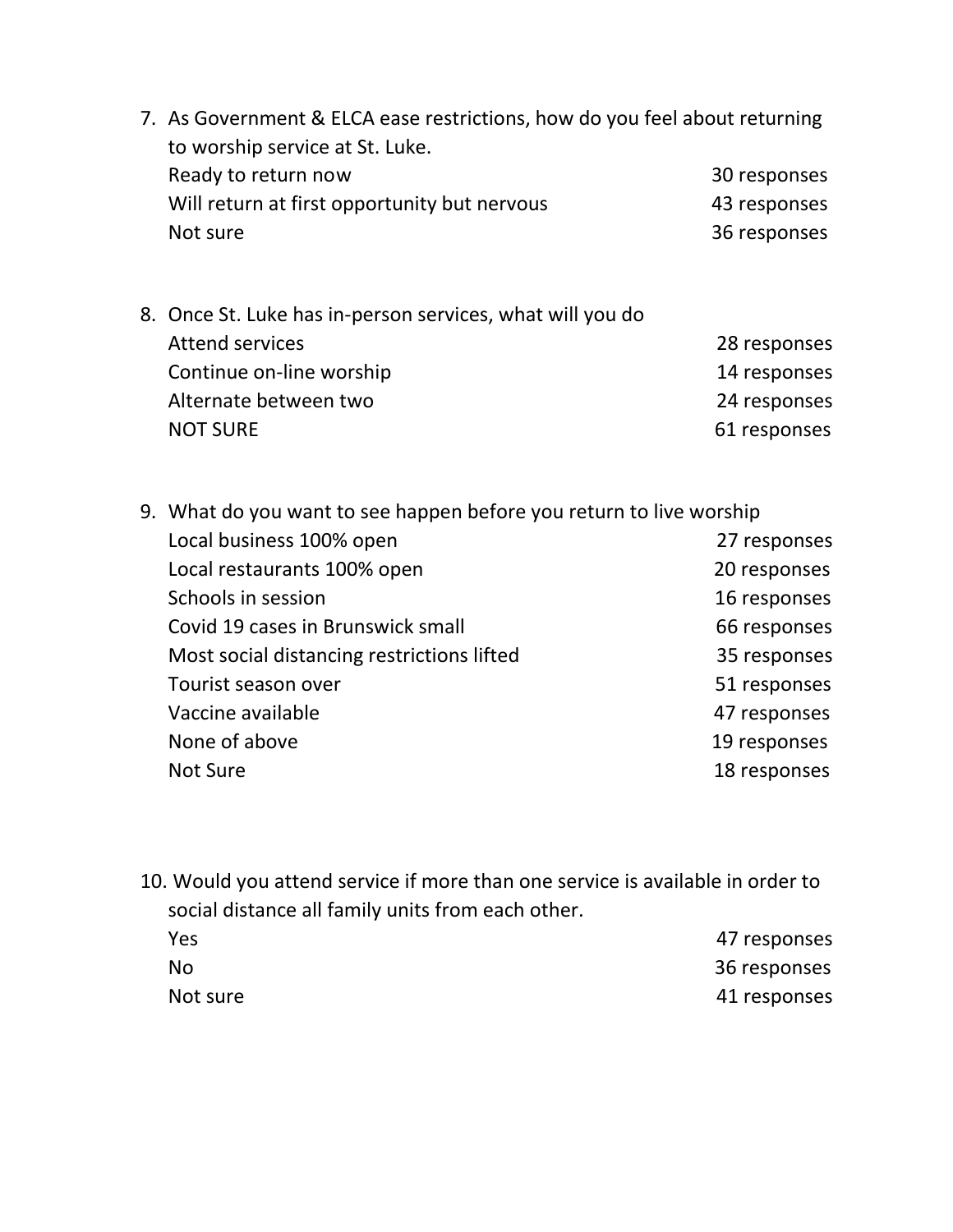11.Would sit in overflow room and watch on TV

| Yes       | 38 responses |
|-----------|--------------|
| <b>No</b> | 47 responses |
| Not sure  | 40 responses |

12.Would you attend small group meetings?

| Yes if on-line                       | 8 responses  |
|--------------------------------------|--------------|
| Yes in large room                    | 45 responses |
| Not at this time                     | 58 responses |
| I do not participate in small groups | 16 responses |

13.Would you allow your small children to attend Sunday school

| Yes                        | 1 response    |
|----------------------------|---------------|
| Not right away             | 1 response    |
| Do not have small children | 107 responses |

14. What worship needs do you feel additional attention during this transition?

| <b>Want Holy Communion</b>         | 13 |
|------------------------------------|----|
| Proper Protocol & distancing       | 8  |
| None                               | 5  |
| Continue online services           | 4  |
| <b>Choral Music</b>                | 3  |
| Adult Bible School                 | 2  |
| <b>Prayer List to Congregation</b> | 2  |
| Open Church                        | 2  |
| <b>Outside Worship Services</b>    | 1  |
| Regular communication              | 1  |
| <b>Online Bible Study</b>          | 1  |
| Pastor offers midweek prayer/email | 1  |
| Small group meetings w/Pastor      |    |